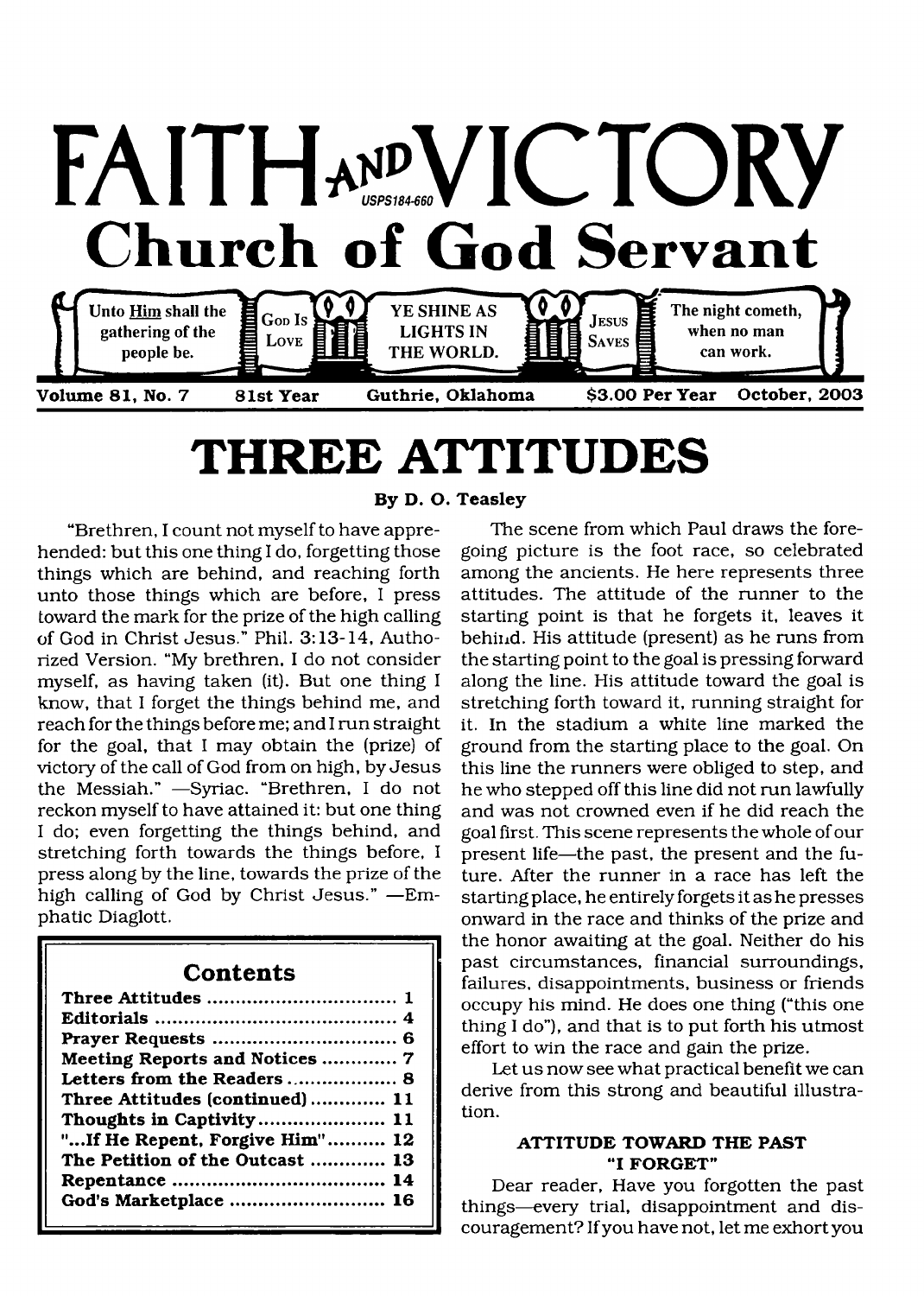today, even now, to do this one thing—to forget everything of the past that will not help you gain the prize of eternal life.

How much have you ever gained from meditating on past failures, disappointments and discouragements? If you have sinned and God, by forgiving your sins, has put it behind you, what good can you gain by grieving over it? Failures and accusations are unpleasant to

meditate upon. Grieving over the sins and the failures of misspent days is a poor way to occupy your present, precious moments. "Let

**'Think of your past failures only as things left behind, as weights laid aside at the starting point."**

us lay aside every weight, and the sin which doth so easily beset us, and let us run with patience the race that is set before us, Looking unto Jesus the author and finisher of our faith; who for the joy that was set before him endured the cross, despising the shame, and is set down at the right hand of the throne of God." Heb. 12:1-2.

The starting place of the Christian race is where we lay aside every weight, where God forgives our sins, relieves us of the burdens that satan has laid upon us, looses our bands and sets us free. Like a man who runs in a race, from the moment we leave the starting point we should trouble ourselves no longer about the things that lie back of us for the greatest accomplishments and the highest achievements of a life in sin are of little value compared with the grace of God. Of how little value then, yea, how worthless and what a hindrance to meditate upon the failures and the sins of the past! Think of your past failures only as things left behind, as weights laid aside at the starting point.

"And Joseph called the name of the firstborn Manasseh (forgetting or making to forget, see margin); For God, said he, hath made me forget all my toil, and all my father's house." Gen. 41:51. Joseph is a fair type. He had so completely forgotten the trials and the disappointments of his former life through the joy of his present surroundings that he called his firstborn son "Forgetting." He had forgotten not only his toil but also all his father's house. His father's house is a type of the worldly friends and the kindred ties that hinder us in the Christian race. Jesus says, "If any man come to me, and hate not his father, and mother, and wife, and children, and brethren, and sisters, yea, and his own life also, he cannot be my

disciple." Luke 14:26. "He that loveth father or mother more than me is not worthy of me: and he that loveth son or daughter more than me is not worthy of me." Matt. 10:37. This does not mean that a man who runs in the Christian race should not love his kindred nor provide for those of his own household, but that he should forget them and forsake them in every connection that would hinder him in the race of life or

> tie him to the present, evil world. While Job kept his eyes upon his troubles he feared to forget his complaint or to leave off his heaviness and com-

fort himself, but when he got his eyes upon God, "Then Job answered the Lord and said, I know that thou canst do everything, and that no thought can be withholden from thee." As long as your attention is given to your trials or to your discouragements and despondent feelings you are not likely to see above them, but if you will forget those things that are past and will set your eyes upon God, victory is certain. "For then shalt thou lift up thy face without spot; yea, thou shalt be steadfast, and shall not fear: Because thou shalt forget thy misery, and remember it as waters that pass away: And thine age shall be clearer than the noonday; thou shalt shine forth, thou shalt be as the morning. And thou shalt be secure, because there is hope; yea, and thou shalt dig about thee, and thou shalt take thy rest in safety. Also thou shalt lie down, and none shall make thee afraid; yea, many shall make suit unto thee." Job 11:15-19.

Satan has hindered many dear souls from enjoying the blessings of God and from pressing on in the Christian race by pointing them to sins of the past—sins which God has forgiven. What if the mistakes of your life have been many; what if you have been in the depths of sin; did not Jesus forgive the vilest of sinners? Did He not say to the adulteress who was caught in the very act, the vilest of sins, "Neither do I condemn thee; go and sin no more"? Hath not the Lord said, "Though ye have lain among the pots, yet shall ye be as the wings of a dove covered with silver, and her feathers with yellow gold"? Psa. 68:13.

"Fear not: for thou shalt not be ashamed: neither be thou confounded; for thou shalt not be put to shame: for thou shalt forget the shame of thy youth, and shalt not remember the re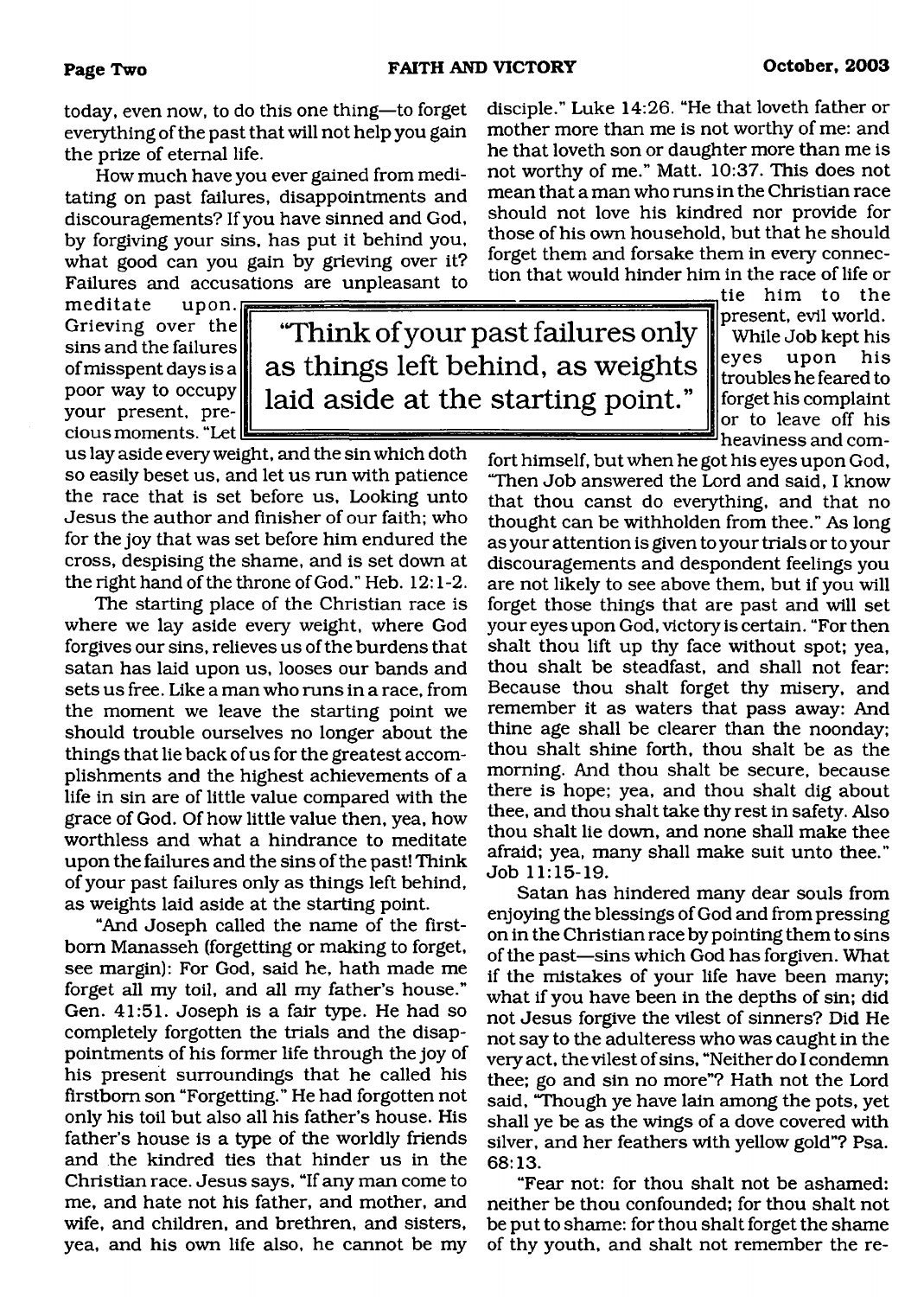proach of thy widowhood any more. For thy Maker is thine husband; the Lord of hosts is his name; and thy Redeemer the Holy One of Israel; The God of the whole earth shall he be called. For the Lord hath called thee as a woman forsaken and grieved in spirit, and a wife of youth, when thou wast refused, saith thy God. For a small moment have I forsaken thee; but with great mercies will I gather thee. In a little wrath I hid my face from thee for a moment; but with everlasting kindness will I have mercy on thee, saith the Lord thy Redeemer. For this is as the waters of Noah unto me; for as I have sworn that the waters of Noah should go no more over the earth; so have I sworn that I would not be wroth with thee, nor rebuke thee. For the mountains shall depart, and the hills be removed; but my kindness shall not depart from thee, neither shall the covenant of my peace be removed, saith the Lord that hath mercy on thee. 0 thou afflicted, tossed with tempest, and not comforted, behold, I will lay thy stones with fair colours and lay thy foundations with sapphires. And I will make thy windows of agates, and thy gates of carbuncles, and all thy borders of pleasant stones. And all thy children shall be taught of the Lord; and great shall be the peace of thy children. In righteousness shalt thou be established: thou shalt be far from oppression; for thou shalt not fear: and from terror; for it shall not come near thee. Behold, they shall surely gather together, but not by me: whosoever shall gather together against thee shall fall for thy sake. Behold, I have created the smith that bloweth the coals in the fire, and that bringeth forth an instrument for his work; and I have created the waster to destroy. No weapon that is formed against thee shall prosper; and every tongue that shall rise against thee in judgment thou shalt condemn. This is the heritage of the servants of the Lord, and their righteousness is of me, saith the Lord." Isaiah 54:4-17.

A discouraged person will often help the devil by bringing up things of the past that have been forgiven and trying to repent of them. The accused and despondent soul will often wander down by the dark shores of the sea of forgetfulness and finding there a bark of discouragement will launch it and sail out through the fog and mist of past life hunting for something over which to mourn. Often some mistake or sin of the past, which, like an ocean derelict, has long since been forsaken and forgotten is found and pulling it ashore the discouraged soul who is anxious to do something invites friends and brethren to help in asking God to take notice and forgive. But God will not visit such a scene. What He has forgiven He has forgiven forever, and He cannot forgive it a second time, "for," says He, "their sins and their iniquities will I remember no more." (Heb. 8:12.)

If a man should come to God and obtain forgiveness of his sins, live a faithful life for a while and finally backslide and be lost none of his former sins would be mentioned to him nor would he be punished for any of the deeds of his former life but only for those committed at the time of, and after, his fall. Neither will the Lord forgive only a part of our wrong doings. When He forgives, He forgives all and forgives forever.

So the only possible way out is to resist the devil and all accusations; cut the shorelines and consign the past to the waves of forgetfulness; make an eternal abandonment of all past sins and mistakes that God has forgiven and set your face Zionward.

#### **ATTITUDE TOWARD THE PRESENT "I PRESS TOWARD THE MARK ."**

The present is the most important of all times. Today is the day of salvation; now is the accepted time. What we did yesterday is done forever and tomorrow may never come. The man who grasps present opportunities and does his best today has no time to get discouraged about yesterday nor to worry about what shall be on the morrow. Yesterday belongs to eternity; today belongs to us; satan's time to do good is tomorrow.

"Wait not till tomorrow's sun Beams upon your way To do a good and cheerful deed That you can do today."

To press forward does not mean to press backward. Forward to the Christian is upward. When the apostle penned the immortal words, "I press forward toward the mark of the high calling of God in Christ Jesus," he considered that behind him was the world with its follies, disappointments and misery. He had no time to consider that which was behind. The present was too valuable to waste one moment on the things which he had already counted as refuse that he might win Christ. So, forgetting the past, he was wholly occupied with the thought of reaching the goal, where to him and all the faithful will be granted a fadeless crown, a diadem of glory, an eternal home at God's right hand forevermore.

Dear reader, Do these things have any at- (Continued on page 11.)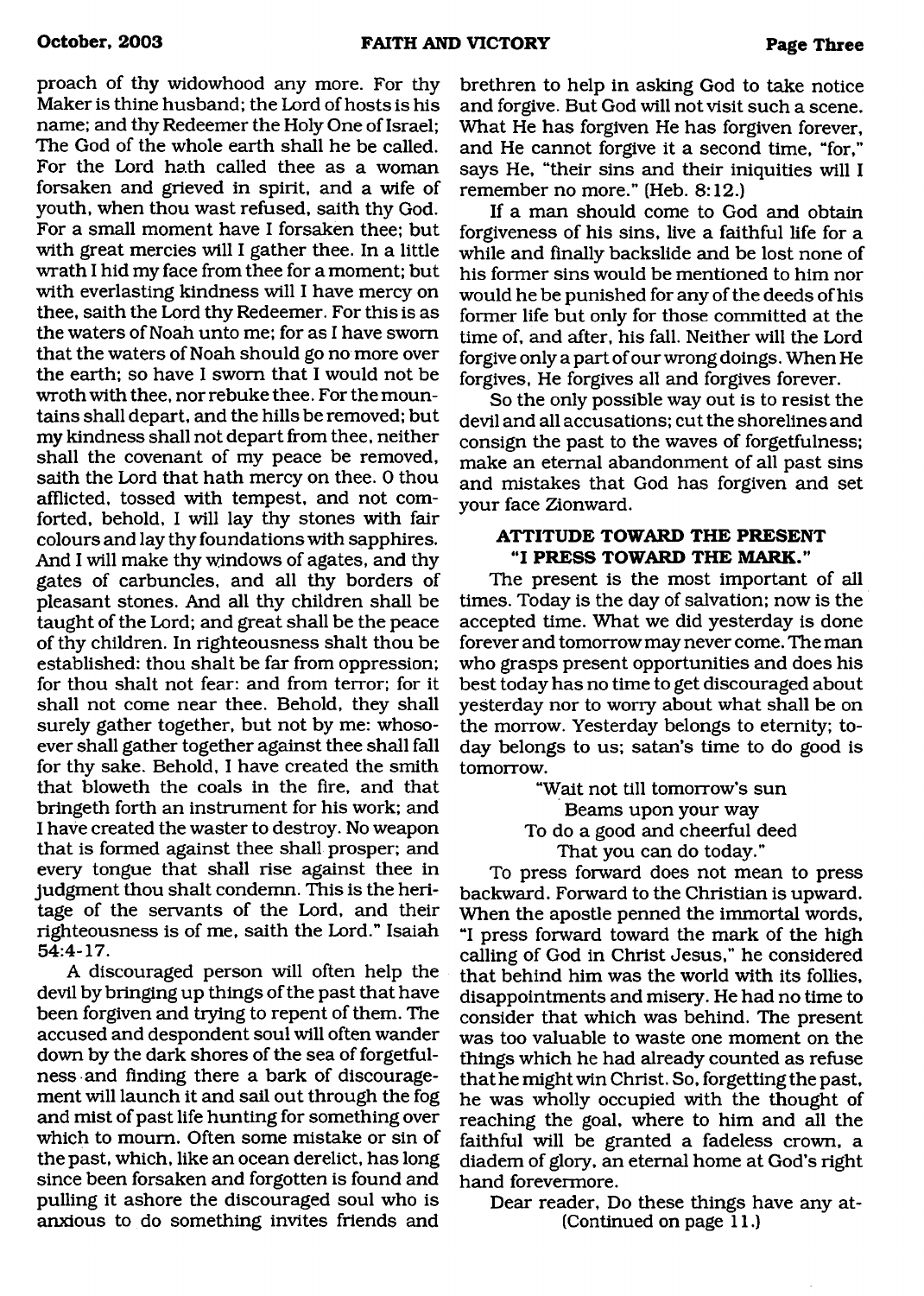# **FAITH AND VICTORY 16 PAGE HOLINESS MONTHLY**

#### 医神智囊菌素属

This non-sectarian paper is edited and published in the interest of the universal CHURCH OF GOD each month (except August of each year, and we omit an issue that month to attend camp meetings), by Willie Murphey, and other consecrated workers at the FAITH PUBLISHING HOUSE, 4318 S. Division, Guthrie, OK 73044 (USPS184-660).

(Periodical postage paid at Guthrie, OK)

Notice to subscribers: When you move or change your address, please write us at once, giving your old and new address, and include your zip code number. The post office now charges 60¢ to notify us of each change of address.

Dated copy for publication must be received by the 18th of the month prior to the month of issue.

#### **SUBSCRIPTION RATES**

#### . . . . . . . . .

Single copy, one year......................................................\$3.00 Package of 5 papers to one address, one year ......... \$12.00 Larger quantities are figured at the same rate.

This publication teaches salvation from all sin, sanctification for believers, unity and oneness for which Jesus prayed as recorded in John 17:21, and manifested by the apostles and believers after Pentecost. By God's grace we teach, preach, and practice the gospel of the Lord Jesus Christ-the same gospel that Peter, John, and Paul preached, taught, and practiced, including divine healing for the body. James 5:14-15.

Its motto: Have faith in God. Its object: The glory of God and the salvation of men; the restoration and promulgation of the whole truth to the people in this "evening time" as it was in the morning Church of the first century: the unification of all true believers in one body by the love of God. Its standard: Separation from sin and entire devotion to the service and will of God. Its characteristics: No discipline but the Bible, no bond of union but the love of God, and no test of fellowship but the indwelling Spirit of Christ.

Through the Free Literature Fund thousands of gospel tracts are published and sent out free of charge as the Lord supplies. Cooperation of our readers is solicited, and will be appreciated in any way as the Bible and the Holy Spirit teach you to do or stir your heart. "Freely ye have received, freely give." Read Ex. 25:2; I Chron. 29:9; II Cor. 9:7; and Luke 6:38.

Freewill offerings sent in to the work will be thankfully received as from the Lord. Checks and money orders should be made payable to Faith Publishing House. All donations are tax deductible.

A separate Missionary Fund is maintained in order to relay missionary funds from our readers to the support of home and foreign missionaries and evangelists.

In order to comply with Oklahoma laws as a non-profit religious work, the Faith Publishing House is incorporated thereunder.

#### **FAITH PUBLISHING HOUSE**

**P. O. Box 518, 4318** S. **Division, Guthrie. OK 73044 Office phone numbers: 405-282-1479, 800-767-1479; fax number: 405-282-6318. Internet address: <http://www.faithpublishing.com>**

**Postmaster: Please send address corrections to: Faith Publishing House, P. O. Box 518, Guthrie, OK 73044.**



**m** "But when he was strong,<br> **his heart was lifted up to** *his* destruction: for he **Editorials** I transgressed against the LORD his God, and went into the temple of the LORD to bum incense upon the

Uzziah was made king when he was only 16 years old and he reigned over Judah for 52 years. The Scripture says that he did that which was right in the sight of the Lord. He built towers on the walls around Jerusalem and with cunning men devised powerful weaponry to defend the city. They invented engines to shoot arrows and great stones and mounted them on the walls. He had an army that made war with mighty power. By the help of the Lord, his army was able to break down the walls around many of his enemy's cities and his name spread far and wide, even into Egypt. It says, "For he strengthened himself exceedingly." King Uzziah had many wells dug for his cattle and he also loved husbandry and had many vineyards. As long as King Uzziah sought the Lord, God made him to prosper and he was "marvellously helped."

While God was blessing King Uzziah, pride began to build in his heart. Other kings rebelled against God and worshipped idols, but this king literally took the worship of God into his own hands and did not follow the pattern of worship that God had instructed the children of Israel. He intruded into the temple to bum incense himself, usurping the responsibilities of the consecrated priests, the sons of Aaron.

When he was withstood by 80 priests of the Lord and was told to go out of the sanctuary, he became angry. While he was holding the censor in his hand and was angry with the priests, the Lord caused leprosy to rise up in his forehead right before their eyes. King Uzziah left the sanctuary, but he carried the curse of leprosy with him the rest of his life. He was not able to live in the palace any longer and was cut off from the house of the Lord.

The enemy of our souls will use any means to overthrow a person. If he cannot get one to go into sinful rebellion against God in one way he will try to cause them to deviate from the Lord in another way. It is important that even those professing Godliness be on their guard against the spirit of pride. Christ has set a pattern of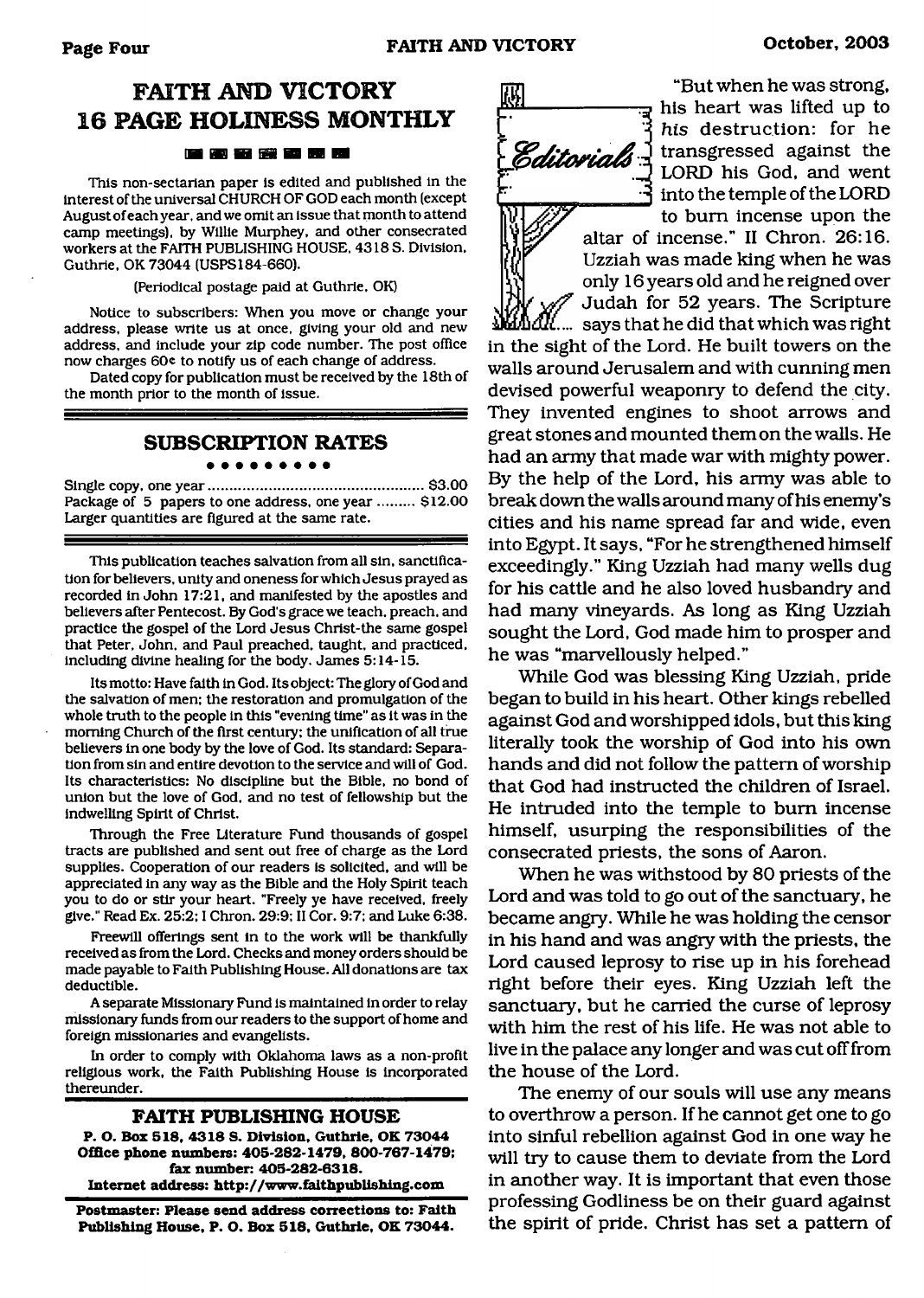humility for His church and given instruction for His followers to not be as the Pharisees "and love the uppermost rooms at feasts, and the chief seats in the synagogues." (Matt. 23:6.) Pride will motivate one to assume titles and positions that God is not pleased with. Jesus said, "But be not ye called Rabbi: for one is your Master, *even* Christ; and all ye are brethren." Matt. 23:8. In Psalm 111:9 it says in reference to the Lord, "...holy and reverend *is* his name."

"But Jesus called them *unto him,* and said, Ye know that the princes of the Gentiles exercise dominion over them, and they that are great exercise authority upon them. But it shall not be so among you: but whosoever will be great among you, let him be your minister; And whosoever will be chief among you, let him be your servant: Even as the Son of man came not to be ministered unto, but to minister, and to give his life a ransom for many." Matt. 20:25-28.

Over and over throughout history man has attempted to usurp the position in the church that is given to Christ and the Holy Spirit. When that occurs we find that the Spirit of the Lord withdraws Himself and the followers suffer and go into darkness as a result.

When one's heart becomes exalted it also is accompanied by hardness. Self becomes the object of focus and Christ and others are put into the background. They become defensive and unmerciful toward others, thinking themselves more holy and pure. They are sure that they are right and others are wrong and they are unable to be entreated. Strife and contention begins to manifest itself. They are willing to divide the people of God rather than endeavouring to keep the unity of the Spirit in the bond of peace by forbearing one another in love and being submissive one to another as the Lord would have His people be.

When they come to worship the Lord, they do not afterward go to their home justified like the publican did when he went to the temple to pray and humbly entreated the Lord for mercy. Jesus said, "...for everyone that exalteth himself shall be abased; and he that humbleth himself shall be exalted." Luke 18:14.

May we not fall prey to this trap of the enemy, but worship the Lord with a humble heart and with a sincere love for our brother and for the work of the Lord. Let us possess the same spirit of God and likewise be longsuffering and not willing that any should perish. With a meek, obedient attitude in our heart we will be in a position to truly have a vision of the glorious Church of God, because we are a true part of it.

We are still taking orders for the limited production of the *Evening* Light *Songs Concordance.* This is a complete word index to the hymns in the *Evening Light Songs* book. It also contains an index to the songwriters and composers. Bro. Clifford and Sis. Patsy Smith, as well as other saints, have devoted many hours to compiling and preparing this exhaustive resource. If you would like one of these 431 page volumes bound in heavy paper cover, please let us know. The cost will be \$18.00 plus shipping charges of \$2.70 will apply to mailed copies. We plan to begin shipping the orders in October.

We have received our form rollers for the Harris offset press back from the roller company that replaced the rubber coating on them. They are performing much better than the old ones that were getting hard and beginning to break up on the edges.

The *Bible Lessons* and *Beautiful Way* Sunday school materials for the fourth quarter were mailed in the month of September. The theme for this series of lessons is our worship to God. The lesson titles are: The Almighty is Worthy of Our Worship, The Worship of God by Sacrifice, Communion with the Lord God, Fervent Love and Devotion to God, Loving Esteem for the Word of God, Fear and Reverence for God, Live and Worship in the Spirit of God, God is Greatly to Be Praised, The Blessing of Prayer, The Value and Benefit of Fasting, Assembly of the Saints for the Worship of God, Glorifying God and Walking Humbly With Our God. The *Bible Lessons* quarterlies are only \$1.00 per quarter or \$4.00 for a one year subscription.

We are still in need of articles and testimonies that are inspired of the Lord to publish in the paper. As the winter months come on and there are fewer meeting notices there is more room for the saints of God to share how He has been blessing in your life. Pray about what the Lord would have you write. It might be just the encouragement that some other soul needs to find the victory in their life.

Last month I mentioned that we had sold out of two more of our hardback books. The *Evening*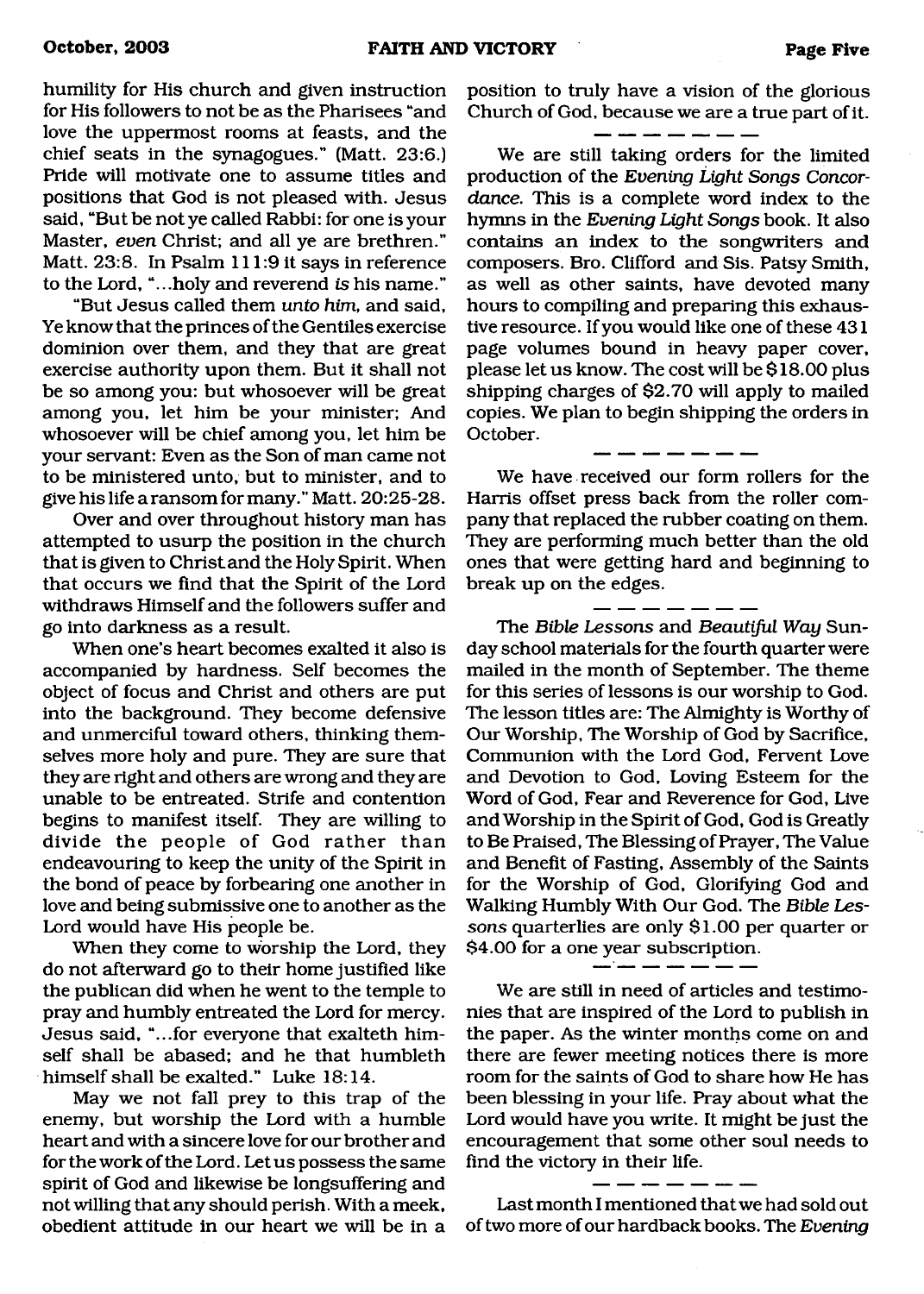*Light Songs* and *What the Bible Teaches*—and explained about the need for obtaining equipment to do the hard cover binding here at the Print Shop. To do this bindery work would require at least three pieces of expensive machinery. I have been searching for information about what machines would be necessary to perform these operations and their availability.

In my searching I have found one machine in Miami, FL that has been removed from a plant. This machine is a Kolbus casemaker. It will take the book boards and glue and wrap the covering around them producing what is called the case or the hard cover for the book. This machine, while reported to be in good mechanical condition, had the control panel and other assemblies disconnected from the main machine. It will require major rewiring to bring it back into service and can be obtained at a greatly discounted price. I believe the Lord could help me to rewire the machine and put it into His service. I have called the German manufacturers' USA offices and they say that most of the parts are still available and I ordered a wiring diagram.

If the Lord will make the way clear, I would be willing to go get it to save on shipping costs. It is estimated to weigh about 5,000 pounds. Please help me pray that the Lord would provide the means to obtain this equipment if it be His will. I realize that this is only the first step in achieving the ability to produce our hardback books, but it is a major component in the chain of equipment necessary for their production. Two other major machines that will be necessary are a smyth book sewing machine to sew the sections of the book together and a casingin machine to build the book block into the case. While other smaller operations are required these are the three main ones. I believe that the Lord will help us find these other machines also at affordable prices when it is His will.

> —Bro. Willie E. Murphey wemurphey@yahoo. com

"When I consider thy heavens, the work of thy fingers, the moon and the stars, which thou hast ordained; What is man, that thou art mindful of him? and the son of man, that thou visitest him? For thou hast made him a little lower than the angels, and hast crowned him with glory and honour." Psalm 8:3-5.

 $\leftrightarrow$ 



OK—I need prayer for my body. I know the Lord can heal for He has healed me many times. Thank you, 
—Sis. J. M. Jefferson

IN—My daughter that I wrote to you about asking for prayer that she find a job has found a very good one not far from her home and she likes it real well. Jobs are hard to find here. Thank you for your prayers for her. Our God is always the one to look to in every kind of need.

I have some problems I need prayer to help me overcome. Please pray for me. I love the Lord with all of my mind, body and soul, but I need His help.

Thanks again for your prayers. It pays to serve the Lord fully and completely.

—Sis. Anna Blanchard CA—Remember my cousin, Beverly Cordoza. At this date (9-16-03) she is still in the hospital and is not doing very well. My son, John, is not well either, so I would like you to continue special prayer for them and my family. —Sis. Doris Pihaylic

**Standing Prayer Requests**

 $-$ 

Bro. Jon Busbee Sis. Mamie Butcher Bro. David & Sis. Marie Christian and family Bro. Hubert Corteway Sis. Waneta Creel Sis. Elaine Dunn Sis. Evelyn Fredrickson Bro. Troy Gentry Bro. Jeff Gutwein Bro. Lee Hilton Bro. Doyle LaCroix The Lounds Sisters Sis. Ruth McMakin Sis. Melba Powell Sis. Anna Severs Sis. Catherine Shaffer The Mitch Taylor family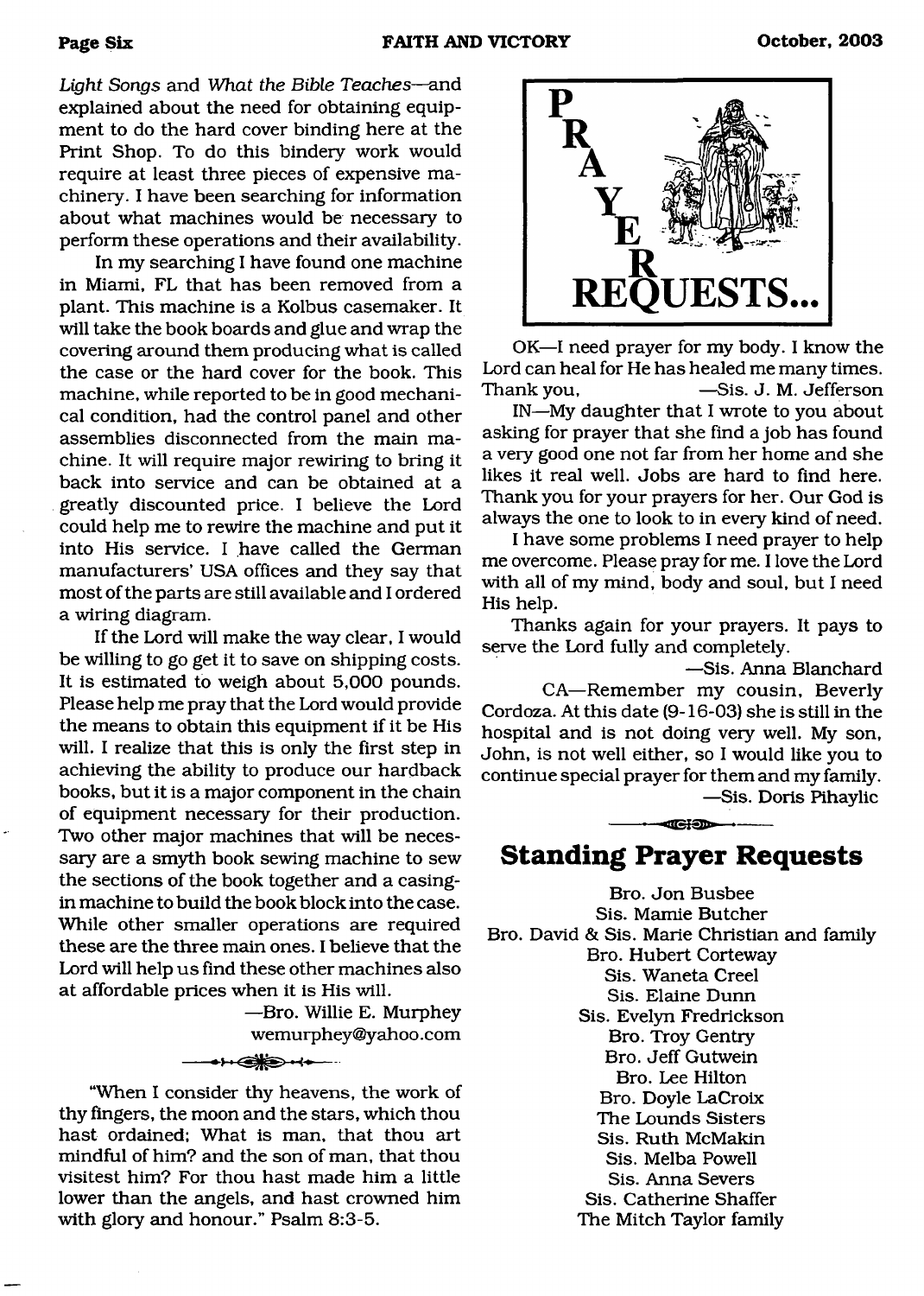### **MEETING DATES**

**Holly Hill, SC (Revival)—**Oct. 5-12 **Pomona-Baldy Mesa, CA (Revival)**—Oct. 16-19 **Guthrie, OK (Revival)—**Oct. 18-22 **Springfield, MO (Revival)**—Oct. 24-26 **Fresno, CA (Fall Meeting)**—Oct. 26-Nov. 2 **Sapulpa, OK (Fall Revival)**—Nov. 2-8 **Loranger, LA. (Assembly)**—Nov. 26-30

## **MEETING NOTICES HOLLY HILL, SC, REVIVAL**

As the Lord leads, a revival meeting is planned in Holly Hill from October  $5<sup>th</sup>-12<sup>th</sup>$ , 2003. The revival will begin Sunday morning October 5<sup>th</sup> and end after Sunday morning October 12<sup>th</sup>, 2003. Services will be nightly at 7:30 p.m. We are looking to the Lord to send the ministers of His choosing. Pray with us that the Lord will have His way and will bless us with His precious presence; that He will save the sinners, heal the sick, teach and uplift the saints here.

The chapel is located on Bayview Street between Camden Road and Eutaw Road, Holly Hill, SC. We give a hearty invitation for you to come and be with us. For more information contact the pastor, Bro. Carl Shaffer (803) 492- 3256, Bro. Floyd Crummie (803) 496-5768, or Bro. Alvoid Pratt (803) 492-3366.

### **POMONA-BALDY MESA, CA, FALL REVIVAL**

It is time again for our Fall Revival 2003 and this year will be our 90th Anniversary for the Pomona-Baldy Mesa Congregation. We are encouraged to share the blessings of God.

Welcome to our Fall Revival 2003 and the commemoration of our 90th year of worship. Our meeting will be from Thursday, October 16, 2003 to Sunday, October 19,2003. Services will be held nightly Thursday through Saturday at 7:30 p.m. Saturday at 11:00 a.m. there will also be a commemorative service with dinner and activities following. Sunday school will begin at 10:00 a.m. Morning Worship is at 11:00 a.m. Dinner will follow this service as well. Afternoon worship will be the closing service at 2:30 p.m.

A very special invitation is extended to anyone who formerly attended the Pomona/Baldy Mesa congregation.

Please pray for us and come if you can.

—Pastors, Travis and Alice Johnson Phone: (760) 956-6330 Phone: (760) 261-2564

#### **SPRINGFIELD MO, REVIVAL MEETING**

Lord willing, there will be a revival meeting held at Springfield, MO Oct. 24-26. Bro. Charles Chandler has felt a burden to be with us for these services. They will begin at 7:00 p.m. on Friday and Saturday evenings and on Sunday services will be at 10:00 a.m. and 2:00 p.m. A noon meal will be served on Sunday. An invitation to attend is extended to everyone. Come praying for the Lord to give a rich outpouring of His spirit and join us as we worship the Lord together. The chapel is located at 444 E. Evergreen St, Springfield, MO. For further information contact Bro. Randy and Sis. Tammy Sorrell at (417) 723-8035.

#### **FRESNO, CA, FALL MEETING**

The Fresno, CA fall meeting is planned for October 26 to November 2, 2003. On Sunday, October 26 the service schedule is as follows. Sunday school at 9:30 a.m., general service at 10:30 a.m., afternoon service at 2:00 p.m., evening service at 7:00 p.m. The evening services throughout the week will begin at 7:00 p.m. except for the last Sunday, November 2. Pray that the Lord will bless this meeting. The chapel is located at 388 N. First, Fresno, CA. The phone number is (559) 486-9977. For further information contact the pastor, Bro. Charles Taylor, at (559) 348-9029.

#### **SAPULPA, OK, FALL REVIVAL**

The Church of God congregation in Sapulpa, OK extends a warm WELCOME to everyone for our Fall Revival, November 2-8, Sunday morning through Saturday. Evening services will begin at 7:00 p.m. Bro. Michael Smith has a burden for the meeting.

On Saturday, before the revival begins, November 1st, at 6:00 p.m., we will have a special young people's gathering and cookout at Bro. Rick Rhoades' home at 2730 East 3rd Street, Tulsa, OK 74105. The Rhoades' family phone for directions and RSVPs is 918-747-7186.

#### **LORANGER, LA, ASSEMBLY MEETING**

The Loranger, LA Assembly Meeting is scheduled to begin Wednesday night, November 26, 2003, at 7:30 p.m. Services will be 10:30 a.m. and 7:30 p.m. daily through Sunday, November 30, 2003. All are welcome. Please come praying for a visit from the Lord.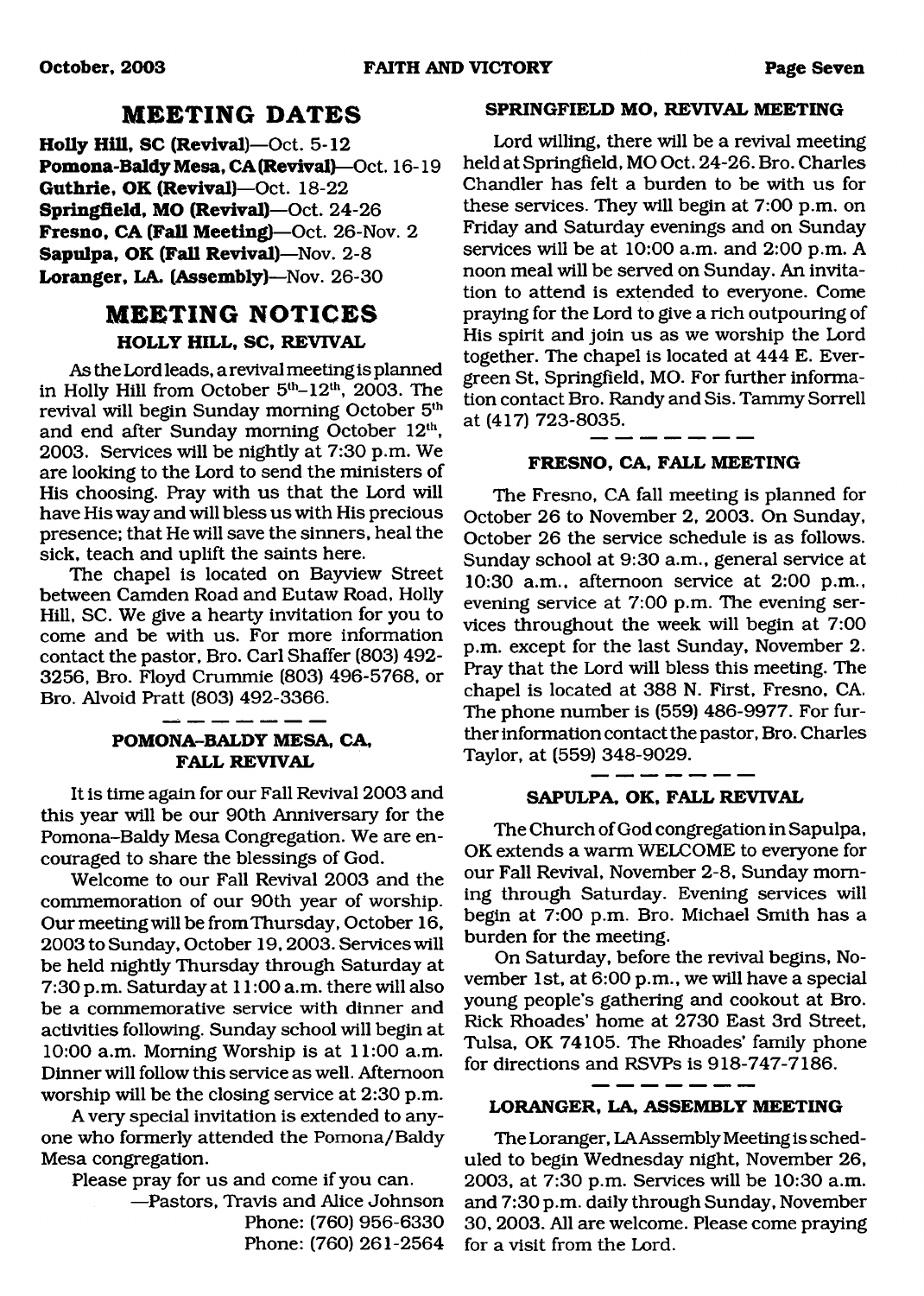There is a dormitory for the sisters and one for the brothers. Please bring sheets and linens if possible. Power and water hookups are provided for those with campers. Meals will be served and expenses will be met by freewill offerings. From Loranger, go two miles south and about three and one-half miles east on Hwy. 40. For those traveling 1-55, the grounds are about ten miles east of the Tickfaw exit (take Hwy. 442 east which runs into Hwy. 40.)

For more information, contact Bro. Carlos Doolittle, 20231 Hwy 40, Loranger, LA 70446. Phone (985) 878-8122. The chapel phone is (985) 878-2788.

#### **MINISTERS MEETING NOTICE**

Plans are being made for a national minister's meeting to be held in Guthrie, OK March 5-7, 2004. This meeting will be for the purpose of prayer, teaching and edification.

Bro. Keith Fuller has agreed to coordinate the preparations for the meeting. Any suggestions or questions may be directed to Bro. Fuller at telephone number 330-864-1128 or his mailing address at 244 Storer Ave., Akron, OH 44302.

The expenses for this meeting will be met on a freewill basis. Financial support can be directed to Sis. Brenda Wilkins, the OK State Treasurer. Her address is: 1023 E. Prairie Grove, Guthrie, OK 73044.

Further announcements will be made in the *Faith and Victory.*

In Christ, **—Bro. Stanley Dickson** 405-260-8822

#### **BOLEY, OK, MEETING REPORT**

The Boley, OK Church of God, Evening Light Saints, would like to thank everyone who participated in our camp meeting last month. All the ministers who gave of their time and filled our hearts with the Word of God were greatly appreciated. We were blessed by the generosity of many and would like to thank all those who donated to the Church. The dinners were a great success thanks to the many volunteers who brought and helped serve the food. We look forward to next year!

Submitted by, —Sis. Savannah King and Sis. Anna Mae Thompson, Pastor



*imezs*  $F$  *ROM m mx>ez\$*

OK—Dear Bro. Willie: Greetings in the name of the Holy One who shed His blood for us. The Lord has recently encouraged my heart with the thought of us being made nigh to Him through His blood. We usually value things by the price that we have paid for them. So we know that God put a great value on our souls because He paid such a great price for us. It cost God His only begotten Son and it cost Jesus shedding His blood and giving His life for us. Since we know He did this because He loved us, that gives us boldness to come to Him for all of our needs, both spiritually and physically. He says in I Corinthians 6:20, "For ye are bought with a price: therefore glorify God in your body, and in your spirit, which are God's." He says in Revelation 1:5-6, "...Unto him that loved us, and washed us from our sins in his own blood, And hath made us kings and priests unto God and his Father; to him *he* glory and dominion for ever and ever. Amen."

God values us so highly that we become His peculiar treasure. (Psalm 135:4.) Because of this. He put Jesus in charge of the care and ruling of His people. "...And the government shall be upon his shoulder:..." Isa. 9:6. Before He gave Peter the care of feeding His sheep and His lambs He wanted to be sure Peter loved Him. (John 21:15-17.)

In Ephesians 5:25 it says Christ loved the church and gave Himself for it. Therefore He only chooses those that are filled with the Holy Ghost to feed and lead His people. (Acts 20:28.) Jesus is the Chief Shepherd. (I Pet. 5:4, Heb. 13:20, Heb. 3:6.) It is a good thing to be under the care of the Great Shepherd. (Rev. 7:17.)

With Christian Love, —Bro. T. V. McMillian

OR—Dear Bro. Willie: I trust this finds all at the Print Shop well and happy in your service for the Lord. I remember you in my prayers every day. I am very thankful for God's goodness to me. His blessings are more than I can realize. (Psalm 40:5.)

God bless. Love and prayers,

—Bro. Bill Busch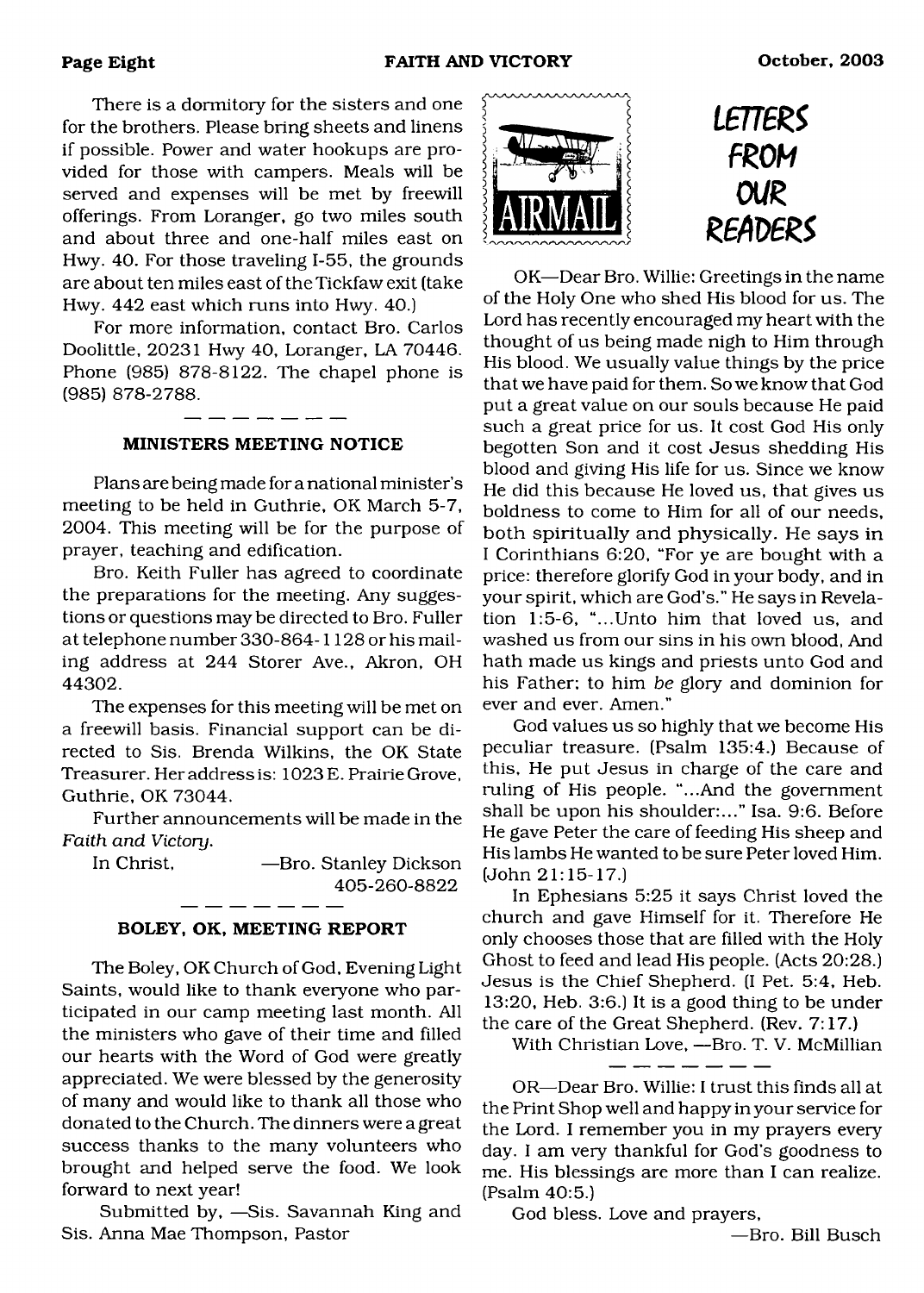SC—Sept. 19,2003—Just wanted to send a follow up to my e-mail for prayer that I sent out last week about this time. It didn't look so good then, but the Lord had mercy and hurricane *Isabella* missed us completely and we give God much praise and thanksgiving.

We were earnestly praying that the Lord would just turn the whole thing back out to sea. Well, He didn't quite see fit to do that, but He did definitely lessen the strength of the winds, etc., so we are very thankful for that and we pray for those that did get hit.

We certainly thank each one that took the time and energy to agree with us in prayer. May God bless you for that. God is so good to us! May we pray for each other.

—Carl, Rebecca, Cynthia and Ladonna Shaffer

#### **From India...**

Sept. 21, 2003—Dear Bro. Willlie Murphey and dear saints abroad: Greetings to our dear saints everywhere in the marvelous name of Jesus Christ. Thank you for your letter dated Sept. 5 and the enclosures were noted with much appreciation.

During the second week of September we arranged youth camp meetings, one at Chalakudy in the north and another at Karickom in the south. "The mind of Jesus Christ" was the theme of the meeting in the north and 'Temperance" was the theme of the meeting in the south. Both were very profitable meetings as many young people attended.

The Evening Light Gospel Team (E.L.G.T.) of our church worked in different new areas to spread the Gospel. This week the work was at Adoor. One of our ministers, Bro. N.K. Boaz's oldest son, Sijin, of 25 years was killed on the evening of September 17<sup>th</sup> in a motor accident. Remember that family in your prayers.

The tabernacle building work is progressing. It has to be completed before our General Convention in January. Our prayers are for our dear saints all over the world.

Yours in Him, —Bro. John Varghese -----------

### **From Nigeria...**

Sept. 2, 2003—Dear Bro. Willie Murphey: Greetings to you and the other dedicated workers of the Faith Publishing House in Jesus' glorified name. We will not cease to thank God for the great spiritual benefits we have been deriving from the printed materials you make a lot of sacrifice to produce with the active support of the saints in the U. S. We know that we have made no meaningful contribution towards the Faith Publishing work but have rather been always at the receiving end.However, our prayer has been for God to bless and sustain the valuable services you are rendering in the interest of souls. We thank all the saints abroad, without whose assistance we wouldn't have the printed gospel reaching us. May God bless you all.

A labourer in the Vineyard,

—Bro. F. Naths-Igbanibo

### **From the Philippines...**

Sept. 10, 2003—Dear Bro. Willie and Sis. Neta: Greetings of Christian love to you and your children. Regards to all the workers at the Print Shop. We hope you are all under the loving care of our dear heavenly Father.

May you extend my thanks to all the saints who are contributing for the mission work. We appreciate their love for others. Thank you so much also for all of the reading materials you are sending us. They are so helpful for us in teaching the congregations for their spiritual growth.

I am happy to report to you that the work here is moving forward. Six precious souls were immersed again in water baptism last Saturday and others are preparing to be baptized this coming fellowship meeting to be held Sept. 19- 21.1 conducted a Pastor's Seminar for six days at the campground. I feel exhausted but thank the Lord for renewing my strength. The pastors were so thankful for the knowledge they have gained to help them to be more effective in their preaching ministry. Four pastors are now in Llanera today. They will stay there for 15 days to evangelize the whole town. I rented a house for them to stay in and bought kitchenwares, bedding and food. I just arrived home in Sibut yesterday afternoon. I plan to go back to be with them tomorrow. We plan to evangelize all the towns and barrios where we have congregations—to strengthen the saints and to teach the Truth to all the people, convert for repentance of their sins and accept the Saviour for their salvation.

After finishing all the congregations we plan to go to other places and open new congregations, and preach the pure Word of God to the people. People are so happy to hear the Truth. Most of them have said they did not know that the Church of God is the Church recorded in the Bible and established by our Lord Jesus Christ, composed of people saved from their sins.

Again, may I say, thank you so much for your unwearied support.

Your brother in Christ, —Matias S. Tangunan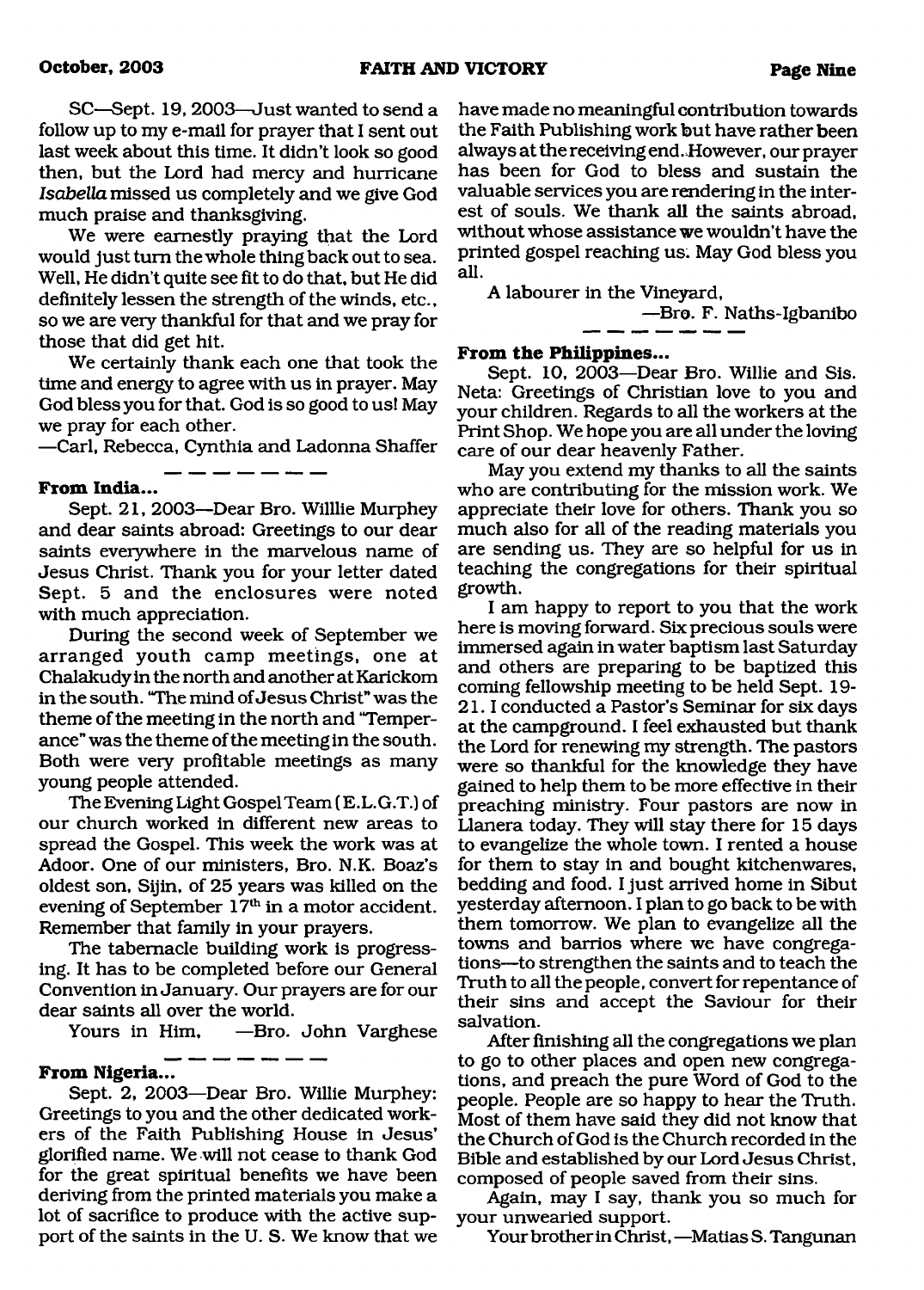Sept. 13, 2003—Dear Bro. Willie: Greetings of love to you in the lovely name of Jesus Christ our Redeemer. I would like to give God praises for all He has done for me. I thank the Lord most of all for His healing touch upon my body, outside and inside. Thank you for your prayers and the saints' prayers for my sickness. I am so glad I am now sitting and sending a ietter to you. I glorify His name.

You know Bro. Willie, with joyful heart I want to thank our almighty God as well as you. I know God will give us anything that is good for us. We pray that His overflowing blessings be in your life, to your whole family and to all the saints who give support to the mission work. We pray too that God will continue to bless our gospel work here in Manila.

We love you! Your sister, —Nellie Tibayan

#### **Honduras Mission Report...**

Sept. 22, 2003—Dear saints: We would like to once again inform you of the present Honduras missionary work and the plans for the next few months there. We thank each of you for your faithful support for this work and want you to know that the Lord is blessing.

Bro. Doug and Sis. Lenita Wall are there now. Sis. Lenita is helping Sis. Judy in the school. Bro. Doug is trying to get the downstairs portion of the mission house finished so there will be more living space for those who are staying there at this time. Bro. Doug reports that he has the windows ordered and the doors built. (Ready-made doors were too expensive.) The wiring is finished. As soon as the downstairs is finished they will have their shipment of furniture and personal belongings shipped to them. The shipping charges are quite expensive.

The Wall family is enjoying the children and young people and are making many friends. Sis. Judy and the Walls are feeding a couple of village boys who don't seem to have much direction right now. Bro. Doug is also trying to spend time with them, teaching them how to work, etc.

The following account is from a recent email from Honduras, "Sin seems closer here because we live in such a small community. Things are stolen; there are drugs in the area and a bar on the hill. There is a 40-year-old man who has kidney failure. Some of the brothers have been to see him. Just last week he got saved. He has four young children.

"The saints have been going over to a little village, Milton. A lady there has recently been saved and can't come to services. When the saints visit her others from that community join the services.

"The school seems to be going well. One little boy likes it so well that he walked two and a half miles to attend school after he missed the bus. Another young man desires to finish 12 levels before he is too old to attend, so he is at least doubling his work load."

Sis Judy is doing well, keeping very busy. She appreciates having the Walls there to help her with the mission load.

Bro. Keith just returned from a trip to Honduras. He was working with the public school officials who are incorporating our Christian curriculum into their schools. As it stands now, we plan to use one of their schools to start a pilot project by February, 2004. We first plan on opening a school in the town of Oak Ridge to about 30-40 eight year old children. Then we will build from there as the Lord blesses. It is a wonderful opportunity to present the gospel to the children as there are no restraints in our teaching them. They plead for help as their schools are of very poor quality.

Presently there are two teachers available for this new project. When funds become available, we will begin construction of the new learning center. There will also be expenses for the curriculum, the building materials and the school furniture.

Bro. Keith plans to return to Honduras in October to attend to more details for the new project and to help Sis. Judy close the school term until it reopens in February. Plans have also been made to have a tent meeting in one of the villages.

Bro. Ted Bock, Bro. Dave and Bro. Hershel Hargrave, Bro. Doug Wall, Bro. Keith Fuller and Bro. Toney Samons are now on the Honduras Missionary Board of Trustees. If you have any questions feel free to call any of us. If you have offerings that you would like to give to any of the Honduras Missionary needs: the present school, the upkeep of the present missionaries there or the new project in the public schools, you may send them to the Faith Publishing House or directly to the Church of God, Honduras Missionary Fund, P.O. Box 157, Green Bank, WV 24944. If you desire, you may designate how your funds should be divided.

We operate solely on your prayers and support. We thank you for what you are doing to make this missionary field a blessing. May God bless each of you.

Church of God, Honduras Missions —Bro. Toney Samons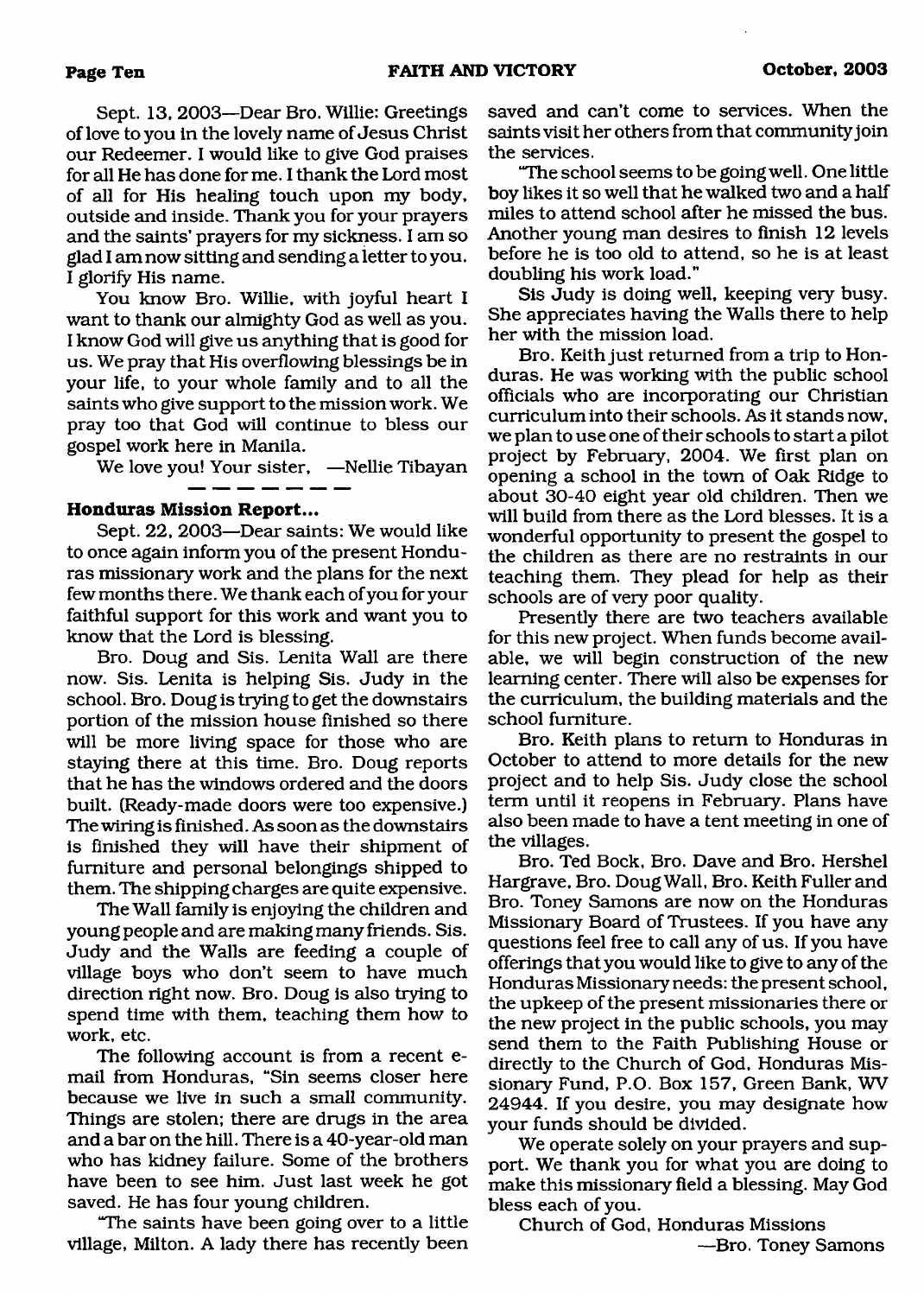# **THREE ATTITUDES**

### (Continued from page 3.)

traction for you? Would you gain them? Then spend your present moments in blissful meditation on these eternal things. It will help you, at this present moment, to press forward. Allow nothing to occupy your mind that will draw you backward. Think only on those things that will help you onward. Lay aside every weight and run with patience the race set before you, looking, not backward to the discouragements, failures, or sins of the past, but to Jesus, who is the author and finisher of the Christian's faith.

#### **ATTITUDE TOWARD THE FUTURE** "REACHING FORTH."

Our attitude toward the future is the wellspring of our hope. We should not allow the past nor the present to dim our eyes to the bright star of inspiration that shines invitingly before us. Take from the Christian the hope of heaven and immortal glory, and you take from him his all. We have often heard it said that if there were no future reward the joys of salvation in this life would be worth living for. It is true that the joys of salvation here are worth all that it costs to obtain them, but we should remember that joy here is founded to a great extent on what we hope for in the future. If there were no future world and we knew that there was none, there could be no salvation and no present joy; so present joy is founded on future realities. Therefore to reach forth to the future is to add to our present strength and joy. It is true that many have overlooked the privileges and the joys of the Christian in this life. It is true that, though surrounded by sin and sorrow, we may, by abiding in the Savior's love, enjoy perfect victory and complete happiness right here in this world, but after all, the brightest and best of our hope and joy is the unfading crown which we shall receive after we have reached the goal in the land where trials and temptations shall never come and where we shall be surrounded no longer by temptation and sin, but by righteousness supreme and eternal.

The Greek word which in Phil. 3:13 is translated "reaching forth" points out the strong exertion made in the race wherein every muscle and nerve is strained and every particle of strength is exerted in running.

The apostle Paul considered that to him the winning of the prize was all-important. He had left the world with all it was worth behind him. He was pressing too swiftly along to enjoy the pleasures of life, therefore he must win Christ or lose

all. He was running for life, running for his life.

Dear reader, If you are in the Christian race, your all is at stake. You have no time to doubt or falter. The cause that you have espoused is of too great importance for you to stop and consider the suggestions of satan. Take your New Testament, read it through and mark the one bright hope that inspired the early Christians to forsake their all and follow Christ; the hope that strengthened them in the hour of affliction and temptation and helped them to say in persecutions and afflictions, in imprisonments and bonds, "None of these things move me." The hope that helped them to fearlessly face the wild beasts in the arena, to stand firm in the flames, and in the presence of frowning judges who demanded their allegiance to heathen gods, to frame the fatal sentence, "I am a Christian." When you have finished marking you will have found that the one thing which inspired them all under every circumstance of life to stand loyal to their Lord was the prize of the high calling of God in Christ Jesus, the crown that lies at the goal—heaven.

|                                           | FAITH AND Order Blank VICTORY                                                                                                 |                  |
|-------------------------------------------|-------------------------------------------------------------------------------------------------------------------------------|------------------|
| ≳                                         | \$3.00 PER YEAR (11 Issues)                                                                                                   |                  |
| $\breve{\equiv}$<br><b>UNY</b>            | Mail this form to start or renew your own<br>subscription $-$ give a friend a gift $-$<br>or do both! It only takes a minute. | VNY)             |
| H                                         | Your Name                                                                                                                     | VICTC            |
| FAIT                                      |                                                                                                                               | $\frac{1}{2}$    |
| $\stackrel{\textstyle\thicksim}{\approx}$ |                                                                                                                               | <b>FAITH</b>     |
| VICTO                                     | Start or renew my<br>Faith and Victory subscription.                                                                          | HNP<br>D         |
| <b>QNY</b>                                | Send a 1-year gift subscription<br>to the person named below:                                                                 | <b>VICTO</b>     |
| FAITH                                     |                                                                                                                               | $\sum_{i=1}^{n}$ |
| $\stackrel{\sim}{\approx}$                |                                                                                                                               |                  |
| VICTO                                     | $City$ $State$ $Zip$                                                                                                          | <b>FAITH</b>     |
| $\frac{D}{\lambda}$                       | Mail Order Blank and remittance to:                                                                                           | HNP              |
|                                           | <b>Faith Publishing House</b>                                                                                                 | VICTC            |
| HILY                                      | Φ.Ο. Βοχ 518                                                                                                                  |                  |
|                                           | Guthrie, OK 73044<br>10/03<br>FAITH AND VICTORY FAITH AND VICTORY                                                             | Ř                |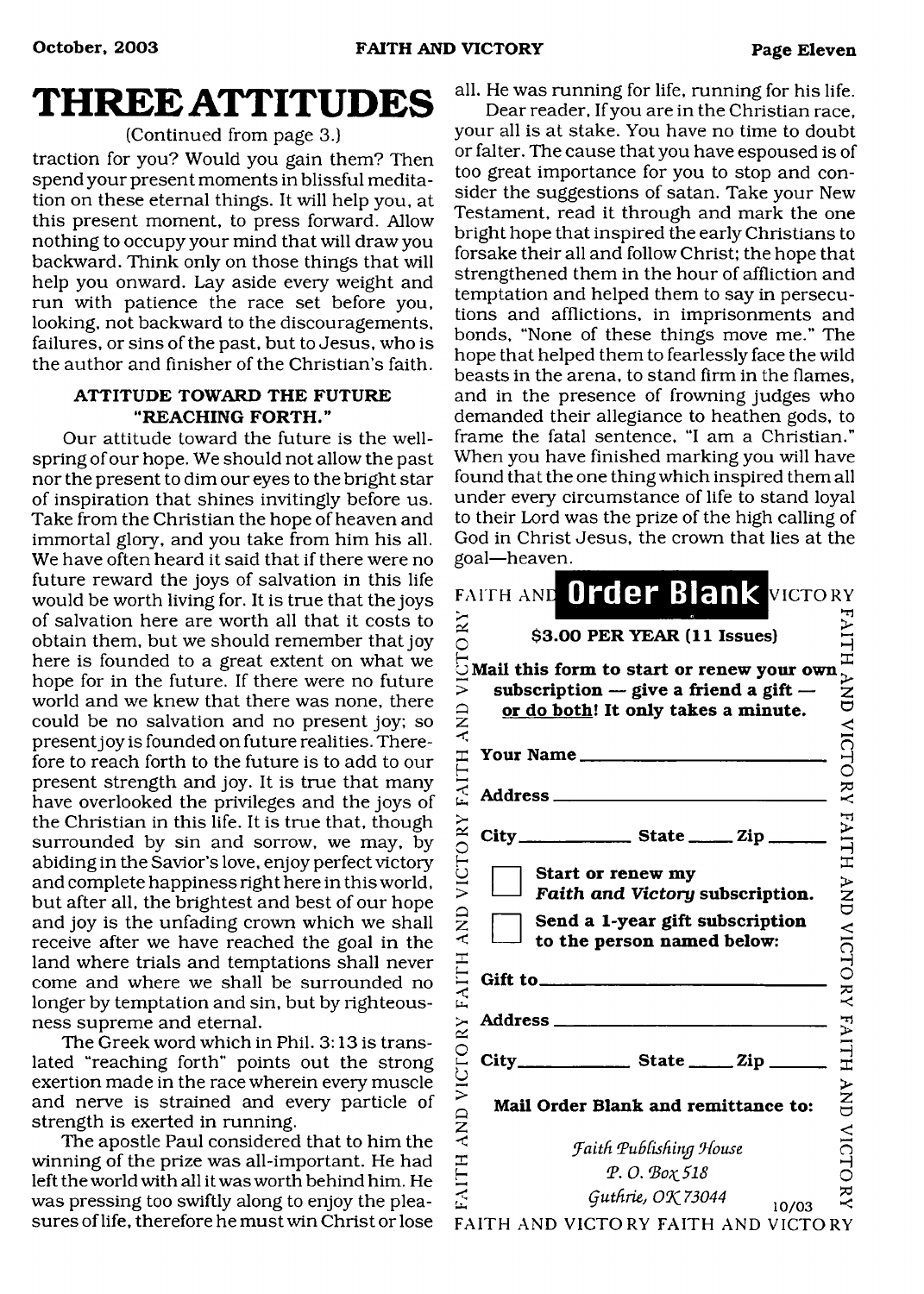# **"...IF HE REPENT. FORGIVE HIM"**

Will you kindly explain Heb. 6:4-6: also Heb. 10:26-27? Do these scriptures have reference to the unpardonable sin? And is it impossible for persons having been sanctified, who wilfully fall away to obtain an experience of salvation again? C. R.

Answer. Explanations of these scriptures have been given before, but since many, on account of these texts, are accused of the devil and troubled to think that they themselves are in the spiritual state described, and since many have never read the explanations given, it may be well to give space to this subject again. Heb. 6:4-6 reads as follows: "For *it is* impossible for those who were once enlightened, and have tasted of the heavenly gift, and were made partakers of the Holy Ghost, And have tasted the good word of God, and the powers of the world to come, If they shall fall away, to renew them again unto repentance; seeing they crucify to themselves the Son of God afresh, and put *him* to an open shame."

This certainly refers to a state in which it is impossible for people to obtain an experience of salvation again. But why is it impossible? Because such cannot be renewed unto or brought to repentance. They cannot be induced to repent. If they could they could be saved, for no truth is plainer in the Scriptures than that salvation is for everyone who will repent. God is ever ready to do according to the doctrine of His Son whom He hath sent and the teaching of the Son is: "...If thy brother trespass against thee, rebuke him; and if he repent, forgive him. And if he trespass against thee seven times in a day, and seven times in a day turn again to thee, saying, I repent; thou shalt forgive him." Luke 17:3-4. "...Him that cometh to me I will in no wise cast out." John 6:37. "...Whosoever will, let him take the water of life freely." Rev.22:17. "Whosoever will," whether he be a backslider or not, may have eternal life. "...Whosoever shall call on the name of the Lord shall be saved." Acts 2:21. "If we confess our sins, he is faithful and just to forgive us our sins,..." I John 1:9.

These scriptures plainly show that whosoever repents and desires salvation is welcome to it, and the one who repents after having been saved and then overcome by sin is not excluded. But it is asked, How about a person who sins

after being sanctified? It matters not if he had been sanctified if he only repents. The same scriptures apply. The same "whosoever will" includes such a one. The Holy Spirit is what convicts and works repentance in people. (John 16:8.) Jesus said, "No man can come to me, except the Father which hath sent me draw him:..." John 6:44. "...He shall save his people from their sins." Matt. 1:21. Who are His people? They that come to Him. He will not refuse them but save them.

Why multiply texts to show that God is willing to save all who will repent? He who begins a good work in the sinner, namely, convicts and works repentance in him and draws him to Christ is willing to save him. It is forever established, therefore, that the one who repents may have salvation by believing on the Lord Jesus Christ no matter whether it is a first coming of Christ or whether it is after he had been sanctified.

From this standpoint we will proceed with the passage in question. It speaks of a class who cannot be made to repent. It does not say it is impossible for them to be saved but impossible to renew them unto repentance. Repentance comes first, and of course, if they will not repent, they cannot be saved.

As to who constitute this class, notice that the apostle is very elucidative in his description. "Those who were once enlightened," "have tasted of the heavenly gift," "were made partakers of the Holy Ghost," "have tasted the good word of God, and the powers of the world to come." To "fall away" after having such an experience is simply to ignore the Son of God and crucify Him afresh. Falling away does not mean when one merely is overcome by sin during a battle with the enemy in which the heart still purposes to belong to God and seeks repentance and favor with God again as soon as possible. "Out of the heart are the issues of life," and falling away would mean to drift carelessly into that state where the soul becomes listless, drawn away, perhaps, with the love of the world—a state in which the soul loses that earnestness to serve God, or that quickness to repent after having grieved Him, finally failing to realize his duty of living for God or walking in the light until he departs out of the reach of any entreaty to turn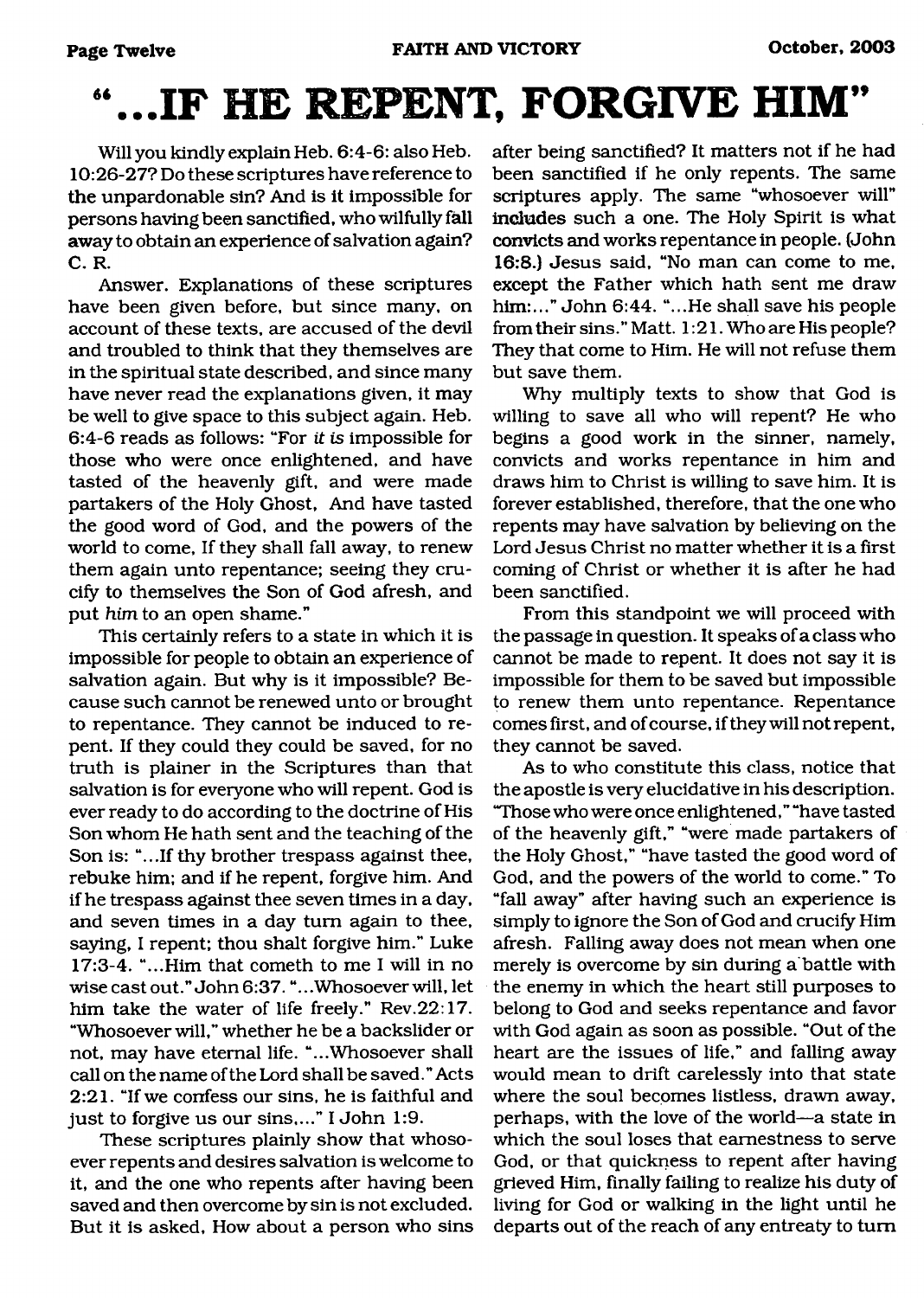him from his course. He becomes as one that beareth thorns and briers, who is rejected and whose end is to be burned.

Some who have been in the light of this reformation have thus fallen away. But those whose condition is not herein described and who still have a will to serve God should not apply this to themselves. Satan is ever ready to bring a gloom of discouragement upon any who have become despondent in their efforts and failures to have victory. Resist the devil: be of good courage; have confidence and faith in God's wonderful love which is able and willing to save you. He has no pleasure in your destruction but that you turn to Him and live.

Now to the other passage. "For if we sin wilfully after that we have received the knowledge of the truth, there remaineth no more sacrifice for sins, But a certain fearful looking for of judgment and fiery indignation, which shall devour the adversaries." Heb. 10:26-27.

This scripture is somewhat parallel to Heb. 6:4-6. As the difficulty was to understand the term "fall away," so the expression "sin wilfully" troubles a good many. A careful notice of verses 23 to 29 will help us to understand "sin wilfully," so read them carefully. It cannot mean to be simply overcome by sin while endeavoring to serve God, though all sin is more or less wilful. To "sin wilfully," as used here, is defined in verses 28 and 29. It means to deliberately turn from Christ, despising His law, as Moses' law

was despised, to tread under foot the Son of God, to count the blood of the covenant an unholy thing and to treat the Holy Spirit with contempt. To do this voluntarily with a will, not as when yielding to sin under temptation, but as a choice of the soul is what is meant here. There, is danger of falling away in such a state, and on this account the apostle urges us to exhort one another, not forsaking the assembling of ourselves together, as the manner of some is,

It is asked whether these scriptures have reference to the unpardonable sin. They amount to the same thing, and a person is brought into an unpardonable state; that is a state in which he will not repent, nor can he repent: for he wilfully has chosen to despise the Spirit of grace.

Again, we will say these texts need discourage no one who means to serve God. As we have said all sin is more or less wilful, but there is a certain kind of wilfulness that is here meant, a wilfulness that is the choice of the soul in reference to turning against Christ after having had the experience the apostle describes. Some may backslide through discouragement and remain backsliders for some considerable time, and yet this wilfulness be lacking, it being not a matter of choice in remaining away from God.

Verse 27 means that there remains a fearful and impending judgment for those who become adversaries in the manner described.

G. T. Sept. 24, 1903 —Andrew L. Byers

# <span id="page-12-0"></span>**THE PETITION OF THE OUTCAST**

 $\begin{picture}(20,20) \put(0,0){\line(1,0){10}} \put(15,0){\line(1,0){10}} \put(15,0){\line(1,0){10}} \put(15,0){\line(1,0){10}} \put(15,0){\line(1,0){10}} \put(15,0){\line(1,0){10}} \put(15,0){\line(1,0){10}} \put(15,0){\line(1,0){10}} \put(15,0){\line(1,0){10}} \put(15,0){\line(1,0){10}} \put(15,0){\line(1,0){10}} \put(15,0){\line(1$ 

**By B. B. Byram**

"No one cares for me, and nobody loves me," is a common expression of the one who is an outcast, being forsaken by friends and society. Such persons feel that they are forsaken by both God and man, and their feelings can scarcely be described. In many cases there seems to be nothing for which to live, while death means only to step into deeper darkness and eternal despair.

King Manasseh turned aside from the way of righteousness and did evil in the sight of the Lord. His wickedness was of the deepest dye. The Lord warned him and the people, but they would not harken.

For a time the Lord permitted their enemies to prevail over them. Manasseh was bound with

fetters and carried into captivity. While in exile, or banished from his kingdom, suffering pain and humiliation, he became awakened to his condition. He then began to humble his heart in prayer. The Lord heard his petition and answered.

"And when he was in affliction, he besought the Lord his God, and humbled himself greatly before the God of his fathers, And prayed unto him: and he was entreated of him, and heard his supplication, and brought him again to Jerusalem into his kingdom. Then Manasseh knew that the Lord he was God." II Chronicles 33:12-13.

Another one who had the experience of being an outcast was Hagar, who fled from the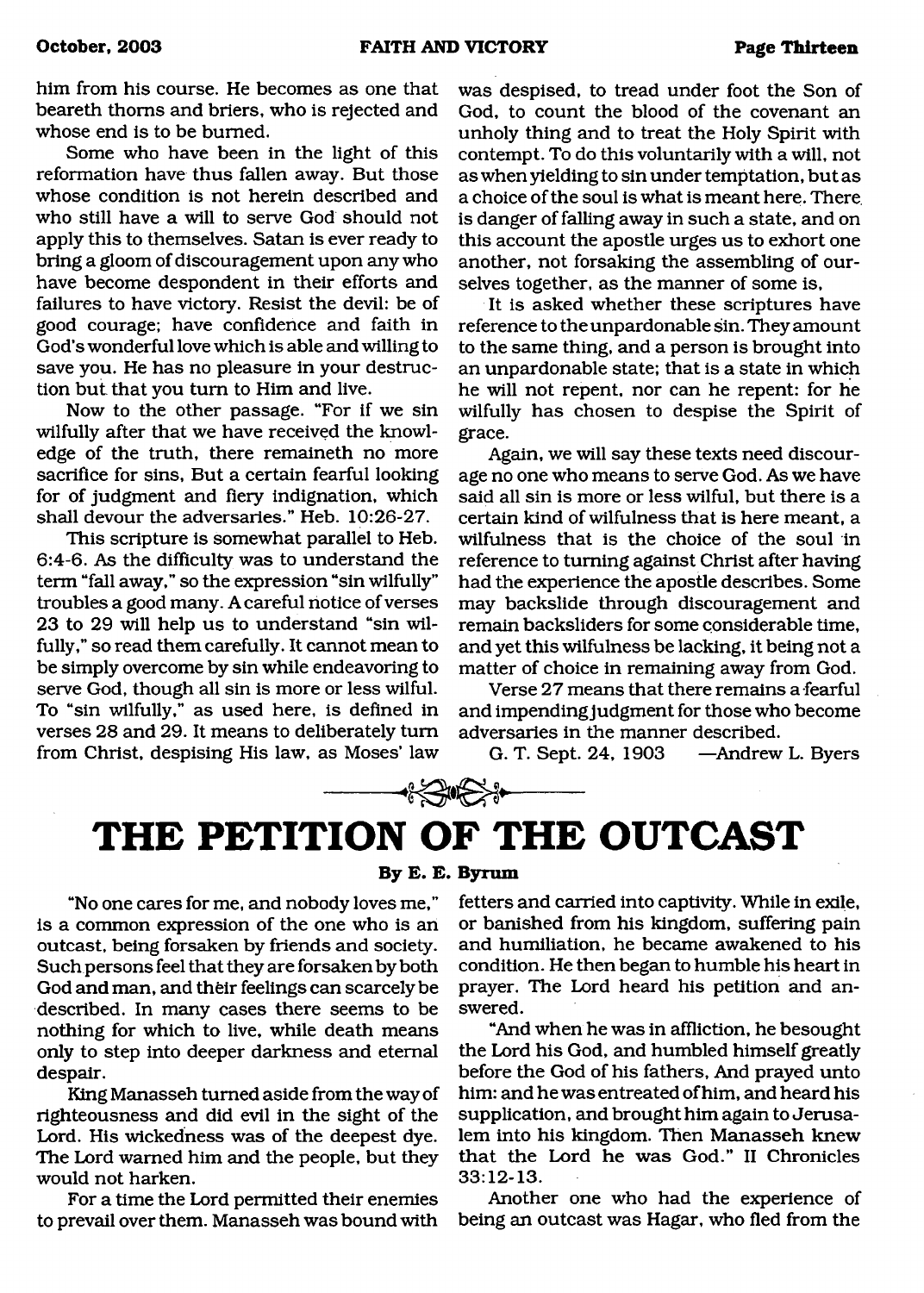face of her mistress, and the Lord sent an angel after her. It was recorded that "the angel of the Lord found her by a fountain of water in the wilderness, by the fountain in the way of Shur. And he said, Hagar, Sarai's maid, whence camest thou? and whither wilt thou go? And she said, I flee from the face of my mistress, Sarai. And the angel of the Lord said unto her, Return to thy mistress, and submit thyself under her hands."

After her child was born she again became an outcast and wandered away into the wilderness with only the portion of a bond servant, which was some bread and a bottle of water. Soon "the water was spent in the bottle, and she cast the child under one of the shrubs. And she went, and sat her down over against him a good way off, as it were a bowshot: for she said, Let me not see the death of the child. And she sat over against him, and lift up her voice, and wept. And God heard the voice of the lad; and the angel of God called to Hagar out of heaven and said unto her, What aileth thee, Hagar? Fear not; for God hath heard the voice of the lad where he is. Arise, lift up the lad, and hold him in thine hand; for I will make him a great nation. And God opened her eyes, and she saw a well of water; and she went and filled the bottle with water, and gave the lad drink. And God was with the lad; and he grew, and dwelt in the wilderness, and became an archer. And he dwelt in the wilderness of Paran: and his mother took him a wife out of the land of Egypt."

These instances should be an encouragement to those who are friendless, penniless and to whom the future seems dark and dreary. It was because of their prayer, penitent plea, or anguish of soul that the Lord was construed to lend a helping hand in time of great distress.

Another very striking illustration of the mercy of God is shown in the instance of the prodigal son. (Luke 15:11-24.) Jesus said, " I say unto you, there is joy in the presence of the angels of God over one sinner that repenteth." Luke 15:10.

It often happens that those in such a deplorable condition as to have become outcasts are so desperately discouraged as to believe that they are forsaken by God and man, sometimes even doubting the existence of God, but many in such a condition have ventured to pray, "Oh, God, if there be a God." Their state of wretchedness caused them to think there could scarcely be a God of mercy. However, there is hope for such if they come in humility of heart and penitence, no matter how great their desperation and despair. There is a way by which they may find favor in the sight of God, and that is through earnest, humble prayer.



<span id="page-13-0"></span>**REPENTANCE**

**"The sacrifices of God are a broken spirit:..." Psalm 51:17. "He that covereth his sins shall not prosper: but whoso confesseth and forsaketh them shall have mercy." Proverbs 28:13.**

Behold here an individual on his knees, weeping. He is in great distress of mind; he has retired from the busy walks of life and come to this place of solitude to give vent to his feelings. His groans break the surrounding silence; they return in soft but melancholy echoes to his ears. Above his head are seen descending particles of heavenly light: a little in the rear stands the plow, imbedded in the opening earth.

This is an emblem of Repentance. The man bowed on his knees represents the true penitent whose soul is humbled under the mighty hand of God. He withdraws from the vanities of the world; he is sick of sin; he breaks the silence of solitude with his inquiries of, "0, that I knew where I might find him!" He does not in the pride of self-righteousness, exclaim, "God, I thank thee that I am not as other men," etc. Oh, no! Too deeply he feels the plague of his own heart.

As the plow enters the hard soil and lays bare furrow after furrow even so has conviction penetrated the heart of the true penitent and laid bare its deceitful folds and discovered its once hidden depths of pollution and guilt. He abhors himself in dust and in ashes; he can only say, "God be merciful to me a sinner." The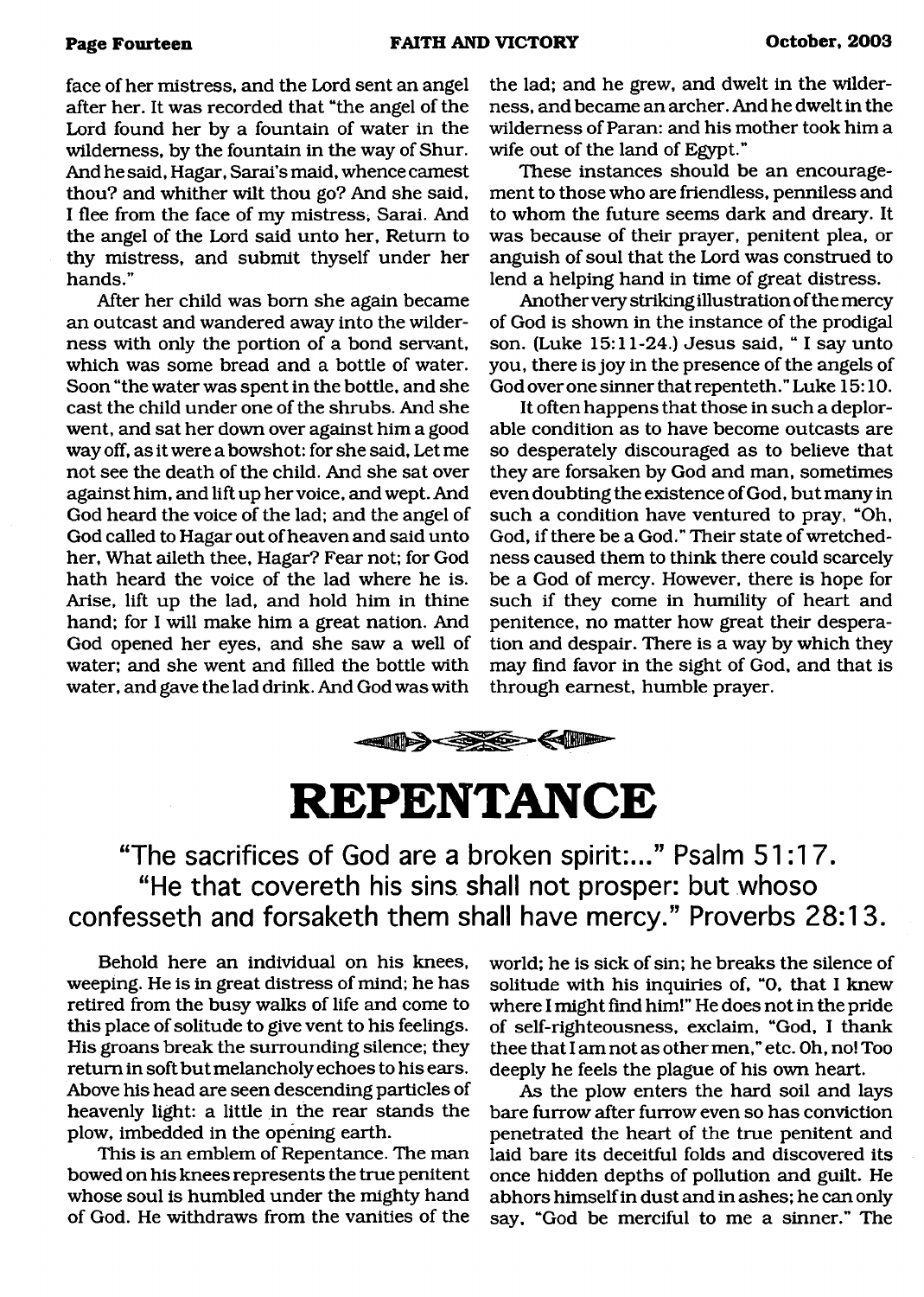plowshare of God's convicting spirit has entered and broken up the fallow ground of his heart; hence he brings the sacrifice with which God is well pleased—that is, "a broken and contrite heart"—and the light of Jehovah's countenance falls full upon his soul as an inward token of divine acceptance.

Repentance consists in a change of mind or purpose wherein the penitent "ceases to do evil" and "learns to do well. " The prodigal repented when he said, "I will arise and go to my father," and departed. The farmer's son, who, when he had refused to go and work in the vineyard and afterward altered his \* purpose and went, repented. Saul of Tarsus, when he refused any longer to obey the mandates of the chief priests and scribes and inquired, "Lord, what wilt thou have me to do?" repented. Thus we see it consists in actually doing the will of God. It is not mere anxiety; Simon Magus had this; nevertheless he was still in the "bonds of iniquity." Nor mere trem bling; Felix trembled yet retained his sins. Nor remorse; Judas had this and died in despair.

Repentance is the gate of heaven. It is the condition upon the fulfillment of which in their denunciations; John of the Desert in his fiery exhortations; the Savior in His divine instructions and the apostles in their warm appeals, enjoined upon every soul "repentance toward God."

Through this gate all have passed who have



On bended knees, replete with godly grief, See, where the mourner kneels to seek relief; No, "God, I thank thee," freezes on his tongue, For works of merit, that to him belong: Deep in his soul conviction's plowshare rings, And to the surface his corruption brings;

He loathes himself, in lowest dust he lies, And all-abased, "Unclean, unclean," he cries. From his full heart pours forth the gushing plea, "God of the lost, be merciful to me!" The light of life descends in heavenly rays,

And angels shout, and sing, "Behold, he prays."

depends eternal life. "You repent, and I will forgive." Hence the ambassadors of heaven have invariably directed the attention of sinners to this as a first step toward obtaining the favor of God and every promised blessing. The prophets

tance is a sacred duty; God "now commands all men everywhere to repent." Why? "Because all have sinned and come short of the glory of God;" and, "Except ye repent, ye shall all likewise perish."

at any time been recognized by the Almighty as His servants. The children of Israel passed through it typically, when they ate the bitter herbs—before they beheld the pillars of cloud and of fire in the wilderness; Isaiah, ere he touched the sacred harp of prophesy; Elijah, ere he ascended in the chariot of ethereal fire; Ezekiel, before he gazed upon the visions of the Eternal; Daniel, before the Angel of God pronounced him "Blessed;" Paul, ere he was "caught up to the third heaven;" and John of Patmos, before the glorious Revelations of "Alpha and Omega" filled him with wonder and astonishment; and "the hundred and forty-four thousand," ere they sung the song of Moses and of the Lamb. Repen